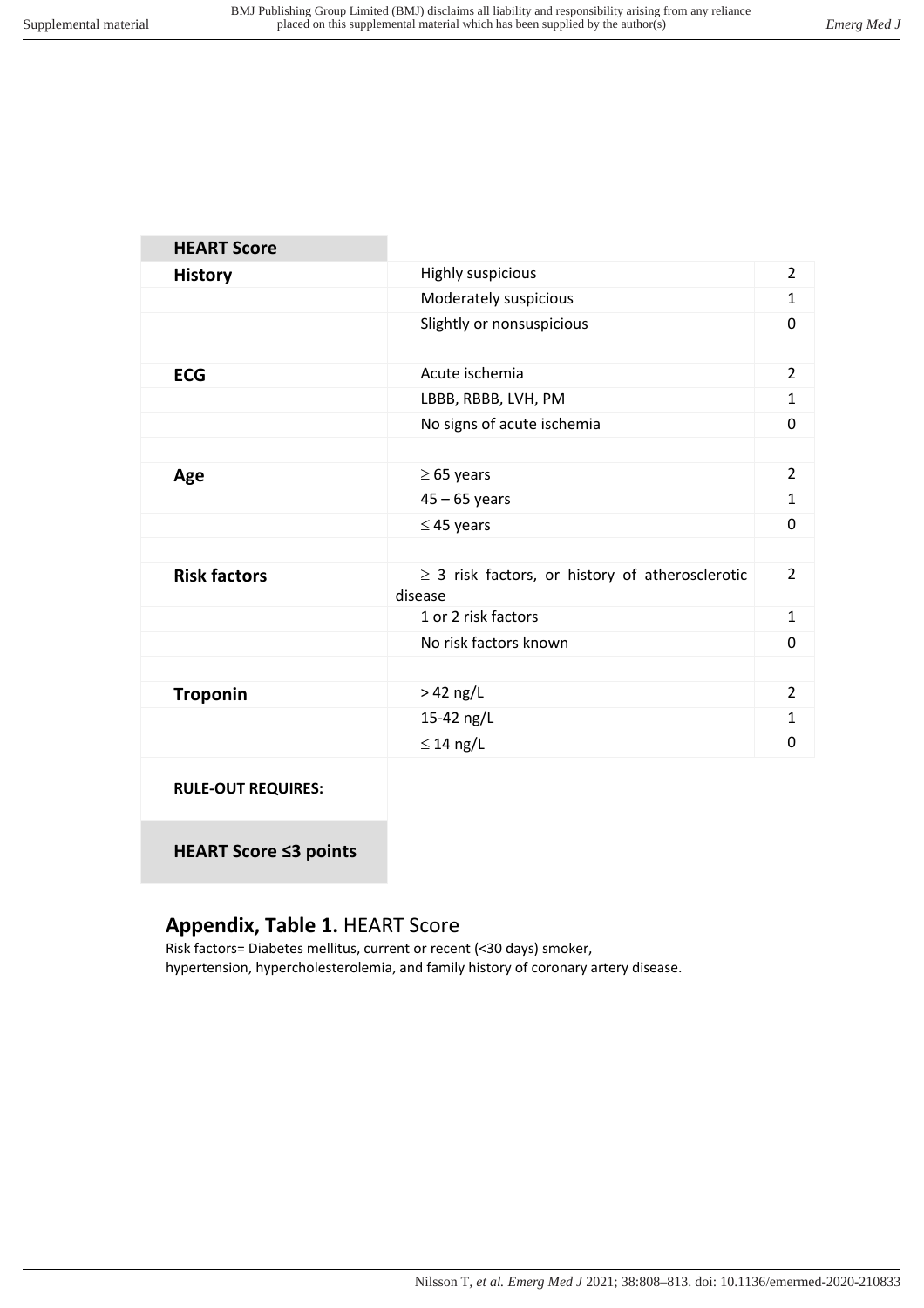| <b>HEART Score</b>  |                                                                    |                |  |
|---------------------|--------------------------------------------------------------------|----------------|--|
| <b>History</b>      | Highly suspicious                                                  |                |  |
|                     | Moderately suspicious                                              |                |  |
|                     | Slightly or nonsuspicious                                          |                |  |
|                     |                                                                    |                |  |
| <b>ECG</b>          | Acute ischemia                                                     |                |  |
|                     | LBBB, RBBB, LVH, PM                                                |                |  |
|                     | No signs of acute ischemia                                         | O              |  |
|                     |                                                                    |                |  |
| Age                 | $\geq$ 65 years                                                    | $\mathcal{P}$  |  |
|                     | $45 - 65$ years                                                    | 1              |  |
|                     | $\leq$ 45 years                                                    | O              |  |
|                     |                                                                    |                |  |
| <b>Risk factors</b> | $\geq$ 3 risk factors, or history<br>οf<br>atherosclerotic disease | $\mathfrak{p}$ |  |
|                     | 1 or 2 risk factors                                                | 1              |  |
|                     | No risk factors known                                              | O              |  |
|                     |                                                                    |                |  |
| <b>Troponin</b>     | $>$ 42 ng/L                                                        | $\overline{2}$ |  |
|                     | 15-42 ng/L                                                         | 1              |  |
|                     | $\leq$ 14 ng/L                                                     | n              |  |
|                     |                                                                    |                |  |

#### **HEART 0h/1h PATHWAY RULE-OUT REQUIRES:**

**HEART Score ≤3 points**

*AND*

**0h hs-cTnT < 5 ng/L,** 

#### *OR*

**0h hs-cTnT < 12 ng/L with a 1h increase < 3ng/ L**

### **Appendix, Table 2.** HEART Pathway

Risk factors= Diabetes mellitus, current or recent (<30 days) smoker, hypertension, hypercholesterolemia, and family history of coronary artery disease.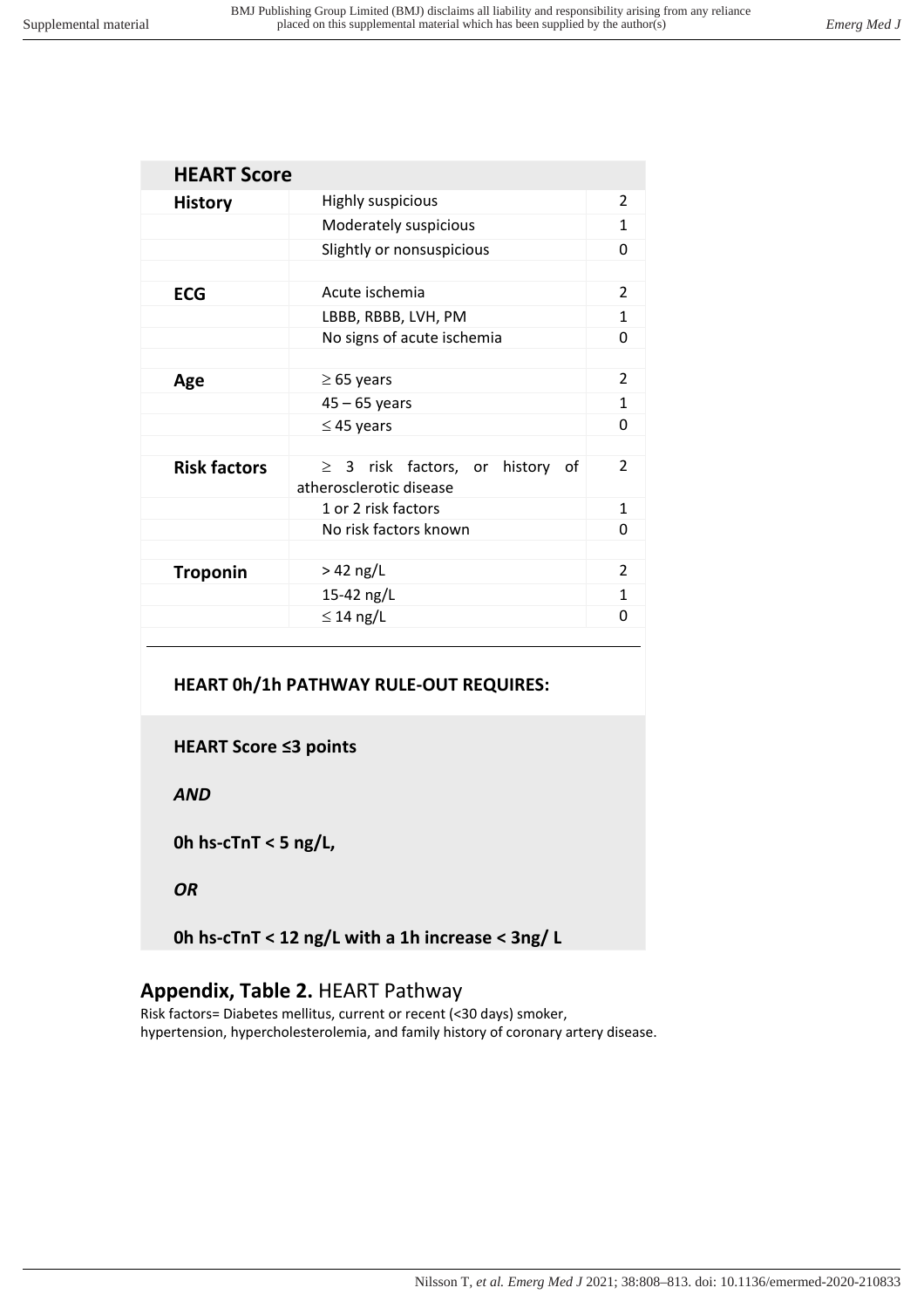|    | <b>EDAC Score</b>                               |       |  |
|----|-------------------------------------------------|-------|--|
|    | Male sex                                        | $+6$  |  |
|    |                                                 |       |  |
|    | Age                                             |       |  |
|    | 18-45                                           | $+2$  |  |
|    | 46-50                                           | $+4$  |  |
|    | 51-55                                           | $+6$  |  |
|    | 56-60                                           | $+8$  |  |
|    | 61-65                                           | $+10$ |  |
|    | 66-70                                           | $+12$ |  |
|    | 71-75                                           | $+14$ |  |
|    | 76-80                                           | $+16$ |  |
|    | 81-86                                           | $+18$ |  |
|    | $86+$                                           | $+20$ |  |
|    |                                                 |       |  |
|    | Aged 18-50 years and either                     |       |  |
|    | known coronary artery disease <sup>®</sup>      | $+4$  |  |
| or | $\geq$ 3 risk factors‡                          |       |  |
|    |                                                 |       |  |
|    | <b>Symptoms and signs</b>                       |       |  |
|    | Diaphoresis                                     | $+3$  |  |
|    | Radiates to arm or shoulder                     | $+5$  |  |
|    | Pain worsened with inspiration                  | $-4$  |  |
|    | Pain is reproduced by palpation                 | $-6$  |  |
|    |                                                 |       |  |
|    |                                                 |       |  |
|    | <b>EDACS 0h/1h-ADP RULE-OUT REQUIRES:</b>       |       |  |
|    |                                                 |       |  |
|    |                                                 |       |  |
|    | $EDACS < 16$ points                             |       |  |
|    |                                                 |       |  |
|    | <b>AND</b>                                      |       |  |
|    |                                                 |       |  |
|    | No sign of acute ischemia on the ECG            |       |  |
|    |                                                 |       |  |
|    |                                                 |       |  |
|    | <b>AND</b>                                      |       |  |
|    |                                                 |       |  |
|    | Oh hs-c $TnT < 5$ ng/L,                         |       |  |
|    |                                                 |       |  |
|    | <b>OR</b>                                       |       |  |
|    |                                                 |       |  |
|    | Oh hs-cTnT < 12 ng/L with a 1h increase < 3ng/L |       |  |
|    |                                                 |       |  |

#### **Appendix, Table 3.** EDACS

EDACS= Emergency Department Assessment of Chest pain Score, ADP= Accelerated Diagnostic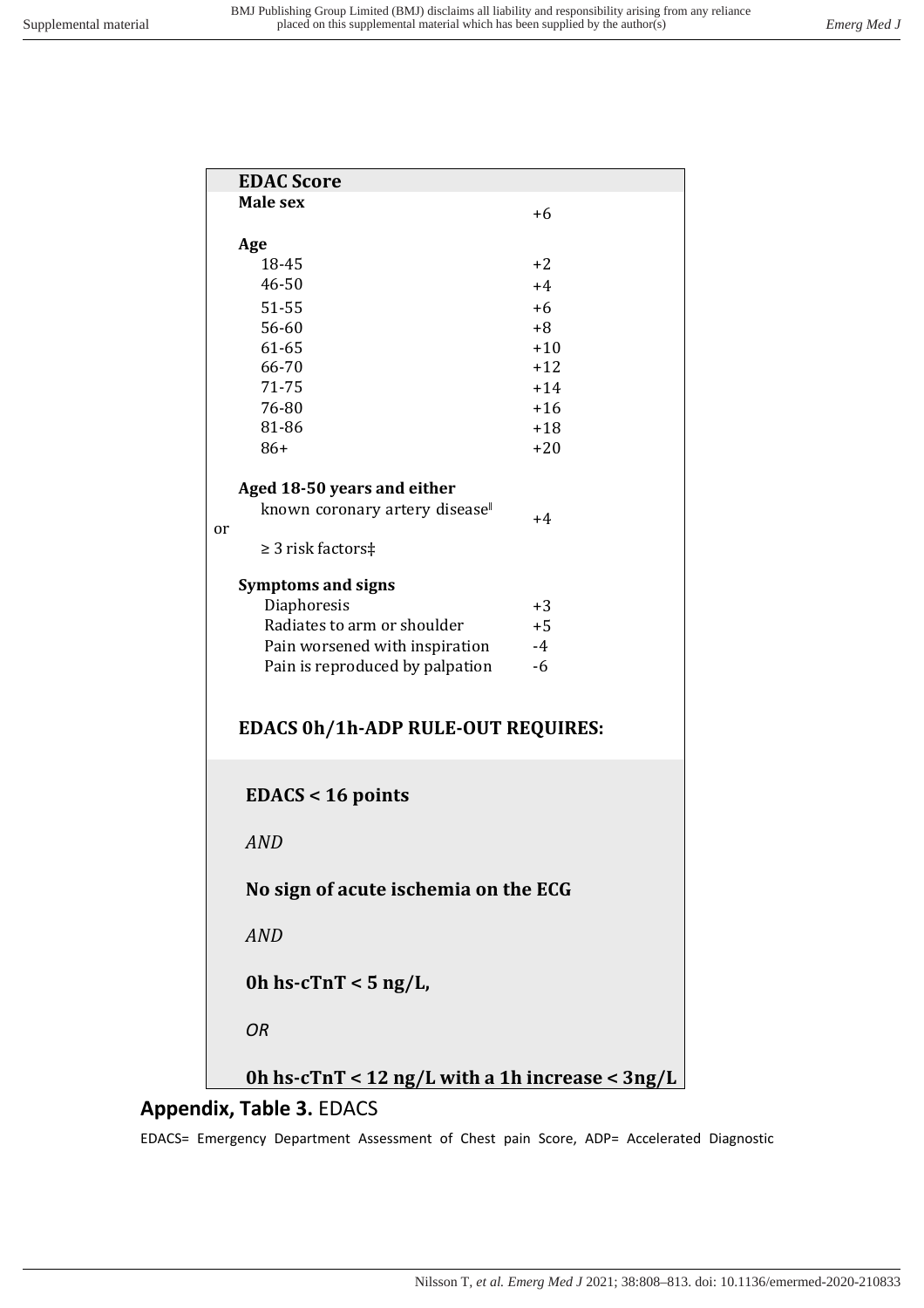Protocol, hs-cTnT= high-sensitivity troponin T, ECG= electrocardiography.

ǁ Coronary artery disease (CAD) defined as previous acute myocardial infarction, coronary artery bypass graft or percutaneous coronary intervention. ‡Risk factors = family history of premature CAD, dyslipidemia, diabetes, hypertension, and current smoker.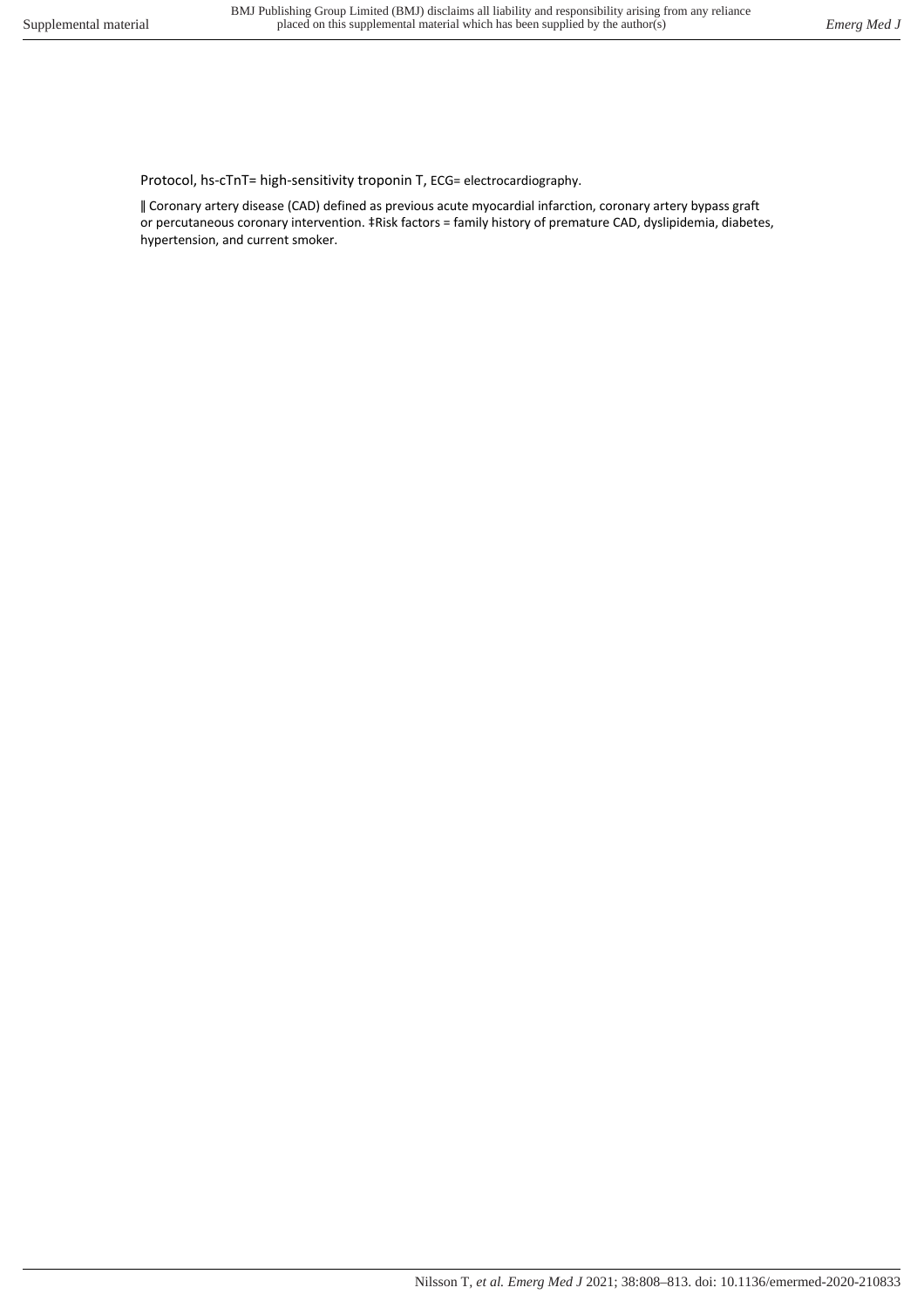|                                   | <b>Patients</b> | <b>Patients</b> |         |
|-----------------------------------|-----------------|-----------------|---------|
|                                   | included n=939  | excluded n=228  | p-value |
| <b>General information</b>        |                 |                 |         |
| Age, years mean, SD               | 60.6 (17.4)     | 60.4(18.4)      | 0.91    |
| Male sex                          | 514 (54.7%)     | 124 (54.4%)     | 0.92    |
|                                   |                 |                 |         |
| <b>History of</b>                 |                 |                 |         |
| Previous myocardial infarction    | 188 (20.0%)     | 46 (20.2%)      | 0.96    |
| Previous angina                   | 197 (21.0%)     | 42 (18.4%)      | 0.39    |
| Previous revascularisation - CABG | 81 (8.6%)       | 20 (8.8%)       | 0.94    |
| Previous revascularization - PCI  | 164 (17.5%)     | 38 (16.7%)      | 0.78    |
| Diabetes mellitus type 1 or 2     | 134 (14.3%)     | 28 (12.3%)      | 0.44    |
| Hypertension                      | 415 (44.2%)     | 91 (39.9%)      | 0.24    |

# **Appendix, Table 4.** Comparison between included and excluded

#### patients

\*Values are mean (SD) or n (%).

SD – standard deviation, CABG- coronary artery bypass graft, PCI- percutaneous coronary intervention, ADP inhibitor- Adenosine diphosphate receptor inhibitor, ACE/ARB blocker- Angiotensin=converting enzyme inhibitor/ Angiotensin II receptor blocker, ECG- electrocardiogram, ACS- acute coronary syndrome, MACEmajor adverse cardiac event